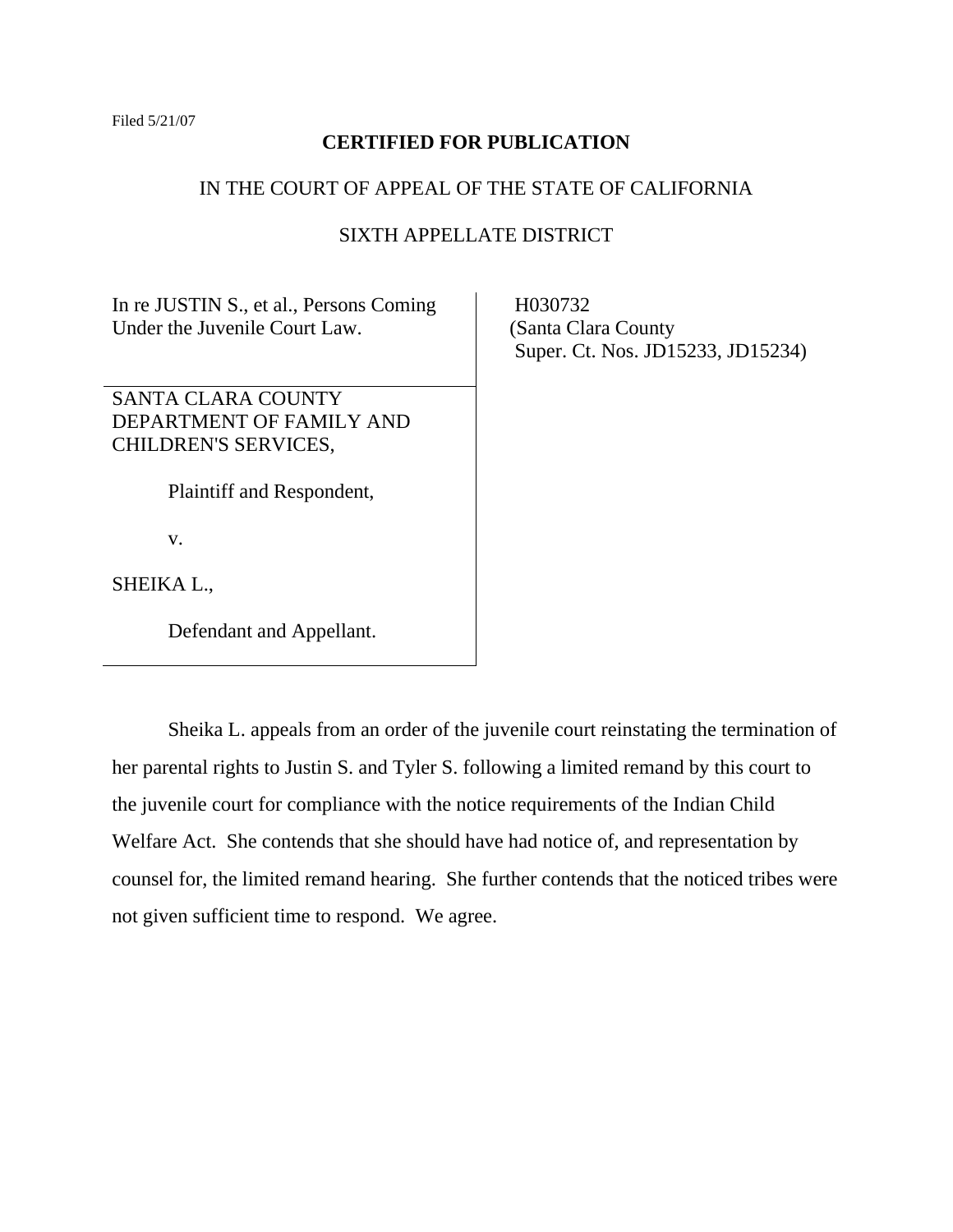## **Background**

 $\overline{a}$ 

On June 6, 2005, pursuant to Welfare and Institutions Code section 366.26, the juvenile court terminated appellant's parental rights to Justin S. and Tyler  $S<sup>1</sup>$ . Sheika L. appealed, contending that the notices given under the Indian Child Welfare Act (ICWA) gave insufficient information for the tribes to determine whether Justin and Tyler were Indian children.<sup>2</sup> (*In re Justin S., et al.*, H029121.) Specifically, she argued that the notices failed to include the date of birth of the children's paternal grandmother, with whom they had been placed and from whom their Indian ancestry derived. On April 7, 2006, this court conditionally reversed the order terminating parental rights and remanded the matter to the juvenile court to address the ICWA notice defect.<sup>3</sup>

On May 16, 2006, the juvenile court held a section 366.3 post-permanency planning hearing.<sup>4</sup> Counsel for the children and counsel for the Department of Family and Children's Services (Department) were present, as was the children's paternal grandmother. Neither appellant nor her counsel was present. The juvenile court referred

<sup>1</sup> All statutory references are to the Welfare and Institutions Code unless otherwise indicated.

<sup>2</sup> This court has taken judicial notice of the record in *In re Justin S*., *et al*., H029121. 3 This court said, "The order terminating parental rights is conditionally reversed, and the matter is remanded to the juvenile court with directions that the Department of

Family and Children's Services provide proper notice to all three Cherokee tribes and the Bureau of Indian Affairs. The Department is directed to file proof of receipt of such notice by the tribes and the Bureau of Indian Affairs, along with a copy of the notice and any responses. If, after receiving notice as required by the ICWA, no response indicates that Justin and Tyler are Indian children, or the responses received indicate that they are not Indian children within the meaning of the ICWA, the order terminating parental rights shall be immediately reinstated. If any tribe determines that Justin and Tyler are Indian children within the meaning of the ICWA, the juvenile court shall conduct further proceedings applying the provisions of the ICWA, Welfare and Institutions Code section 360.6, and rule 1439 of the California Rules of Court." (*In re Justin S*., p. 8.)

<sup>4</sup> Although the first appeal was taken from orders issued by the Honorable Leonard Edwards, the section 366.3 hearings were before the Honorable Katherine Lucero, who issued the order challenged in this appeal.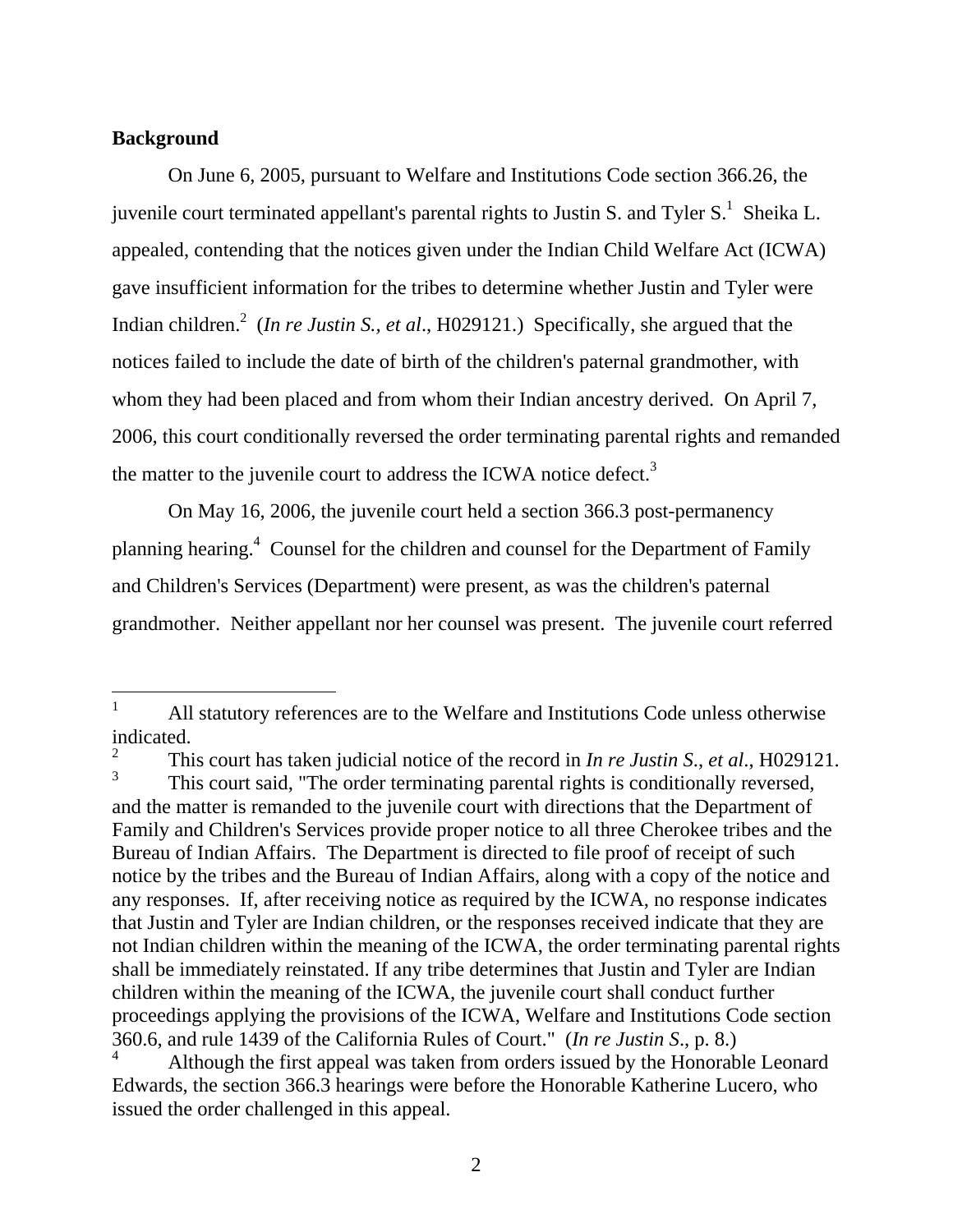to this court's remand and said, "So the Court of Appeal did not suggest that we have a hearing involving whether or not to terminate parental rights again. It suggested that if they wanted to intervene then we would set another hearing and have to notice everybody on the case. And then but if not, if they don't want to intervene or don't have any cause for action, then the order terminating parental rights will be immediately reinstated. So it's really not up for discussion with all the parties. This is only an issue for the tribe."

The remittitur was issued on June 7, 2006, transferring jurisdiction to the juvenile court. On June 14, 2006, the Department sent a Notice of Involuntary Custody Proceeding for Indian Child to the Cherokee tribes and the Bureau of Indian Affairs (BIA). This notice was also sent to appellant's last known address. The notice said that a section "366.3 post permanent plan review" hearing was set for June 29, 2006 and described a parent's rights under the ICWA.<sup>5</sup>

At the June 29, 2006, hearing, counsel for the children and counsel for the Department were present, as was the children's paternal step-grandfather. Counsel for the Department asked for a continuance to await responses from the tribes. Counsel said, "Once we have all the noticing proper, then the trial court can report to the Court of Appeal that the Indian requirements have been satisfied, then the Court of Appeal can finalize its decision on the termination of parental rights, then the adoption can go through." The juvenile court continued the matter to July 28, 2006.

 On July 28, 2006, counsel for the children and counsel for the Department appeared, as did the children's paternal grandparents. Attached to a report prepared for the hearing were copies of certified mail receipts for the tribes and the BIA. One tribe

<sup>5</sup> The notice said "the biological or adoptive parents, any Indian custodian, and the child's tribe have the right to be present at all hearings.  $\dots$  [I] If the parents or custodians have a right to be represented by a lawyer and if they cannot afford to hire one, a lawyer will be appointed for them. . . . [¶] The proceedings could lead to the removal of the child from the custody of the parent or Indian custodian and possible adoption of the child."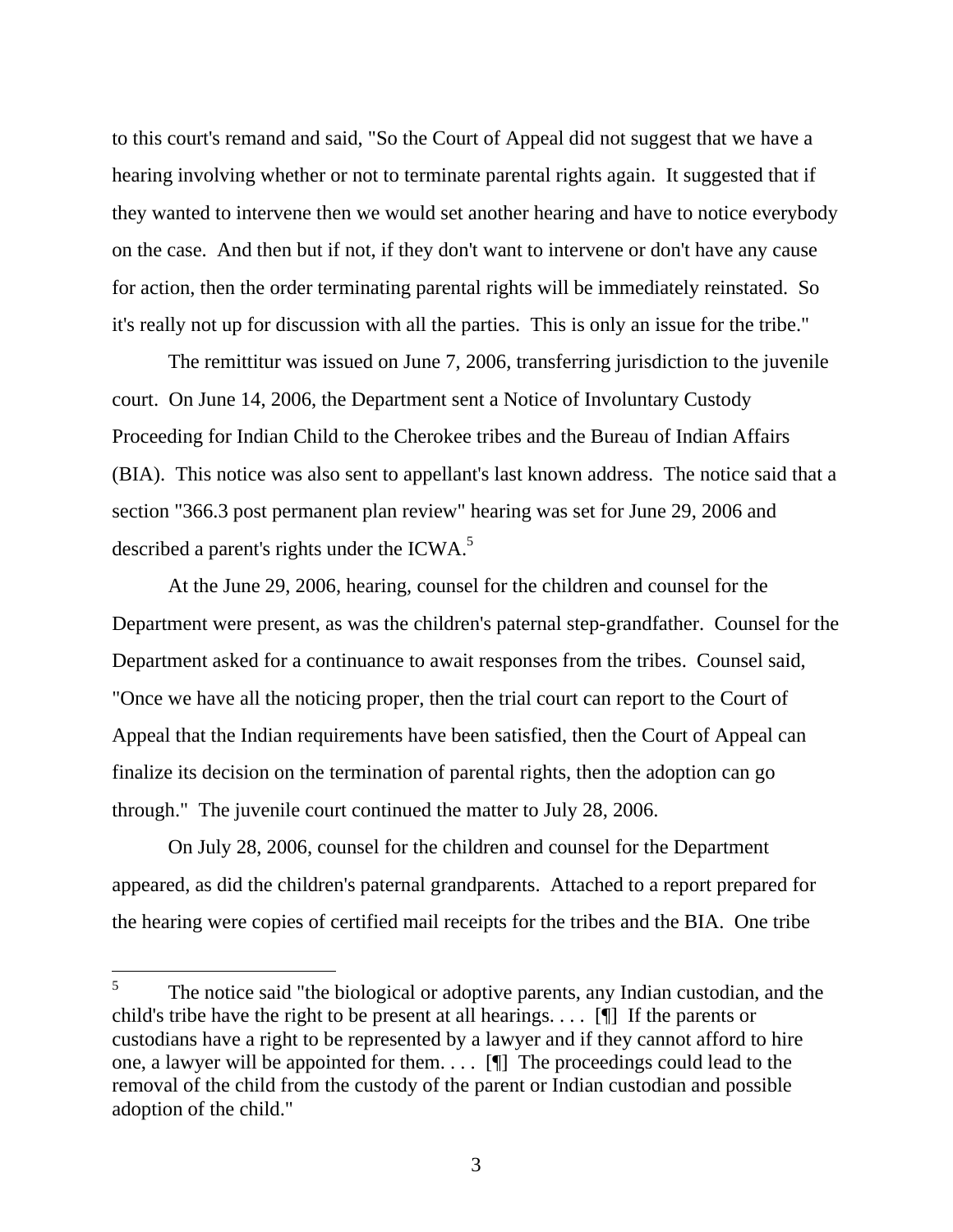had responded saying that Justin and Tyler were not Indian children. The response from the BIA said that "possible intervention will be determined by the federally recognized tribes." Counsel for the Department remarked that notices had been sent and that some responses had been received and said, "I'd like to prepare an order after the hearing of compliance with noticings. And we could file that notice after [the] hearing with the Court of Appeal. And hopefully, that will take care of the issues that the Court of Appeal is concerned with." The court made no finding on the ICWA issue at the hearing. The court told the grandparents that "once the Court of Appeal sees that we have corrected the record" the adoption would be completed.

 In an "Order after Hearing" signed August 14, 2006, the court found that proper ICWA notice had been given and reinstated the order terminating parental rights. On October 6, 2006, this court received a letter from counsel for the Department, referencing the appellate case number from the first appeal, with a copy of the "Order after Hearing." The letter stated that the order "reflects the proceedings held before the Honorable Katherine Lucero in accordance with the Court of Appeal ruling." The letter said, "We believe that this rectifies any error and the order terminating parental rights is properly reinstated." The letter stated that "[a]ll parties to the appeal are served on this ruling" and had a notation indicating that a copy of the letter and the order had been sent to counsel that had represented appellant in the first appeal. On October 13, 2006, an attorney for the Sixth District Appellate Program (SDAP) filed a notice of appeal from the order reinstating the termination of parental rights.<sup>6</sup>

<sup>6</sup> On October, 18, 2006, three days *after* the notice of appeal had been filed, this court appointed SDAP to represent appellant in this appeal. On March 16, 2007, this court granted appellant 15 days to file an amended notice of appeal demonstrating that this appeal had been filed with appellant's consent. On March 29, 2007, this court augmented the record to include a notice of appeal signed by appellant.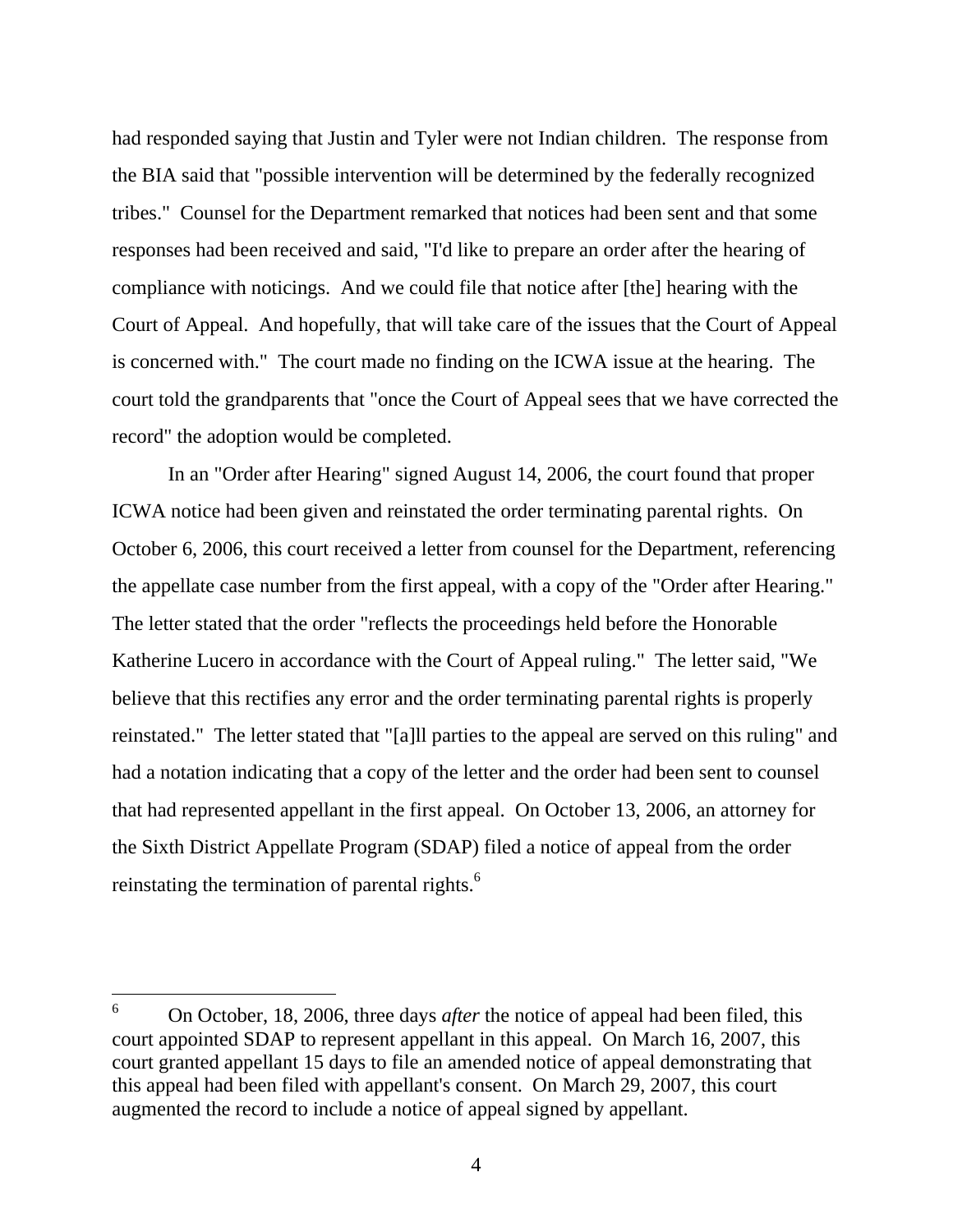#### **Discussion**

 Appellant contends that upon the conditional reversal of the termination of parental rights and remand to comply with the provisions of the ICWA, "due process requires that the mother receive notice of the hearing and appointment of counsel upon remand." Appellant argues, "The juvenile court's determination that the hearing did not involve the parties, but only the tribes was erroneous and without authority." Respondent argues, "The limited reversal approach gives the juvenile court the opportunity to remedy the problem identified by the appellate court. . . . The juvenile court treated the problem as one that was 'not up for discussion with all parties' but involved the tribes only. The mother already had the process due her in the previous proceedings."

 The fundamental problem here is that the juvenile court and counsel for the Department proceeded as if this court had retained jurisdiction over the ICWA notice issue. Counsel for the Department said that once notice was completed, "the trial court can report to the Court of Appeal that the Indian requirements have been satisfied, then the Court of Appeal can finalize its decision on the termination of parental rights, then the adoption can go through." The juvenile court reassured the grandparents that "once the Court of Appeal sees that we have corrected the record" the adoption would be completed. Referencing the case number in the already-final appeal, counsel for the Department, with the assent of the juvenile court, sent the letter and a copy of the Order after Hearing to this court. Although appellant was no longer represented by appellate counsel, it was to appellate counsel that counsel for the Department sent a copy of the "Order after Hearing."

 There are several cases that have concluded that an agency's failure in the juvenile court to show compliance with the ICWA notice requirements may be cured by making the necessary showing in the appellate court. (See *Alicia B. v. Superior Court* (2004) 116 Cal.App.4th 856, 866-867.) However, in this case, by the time of the efforts to cure the notice defect, the appeal had concluded with the limited remand, and the remittitur had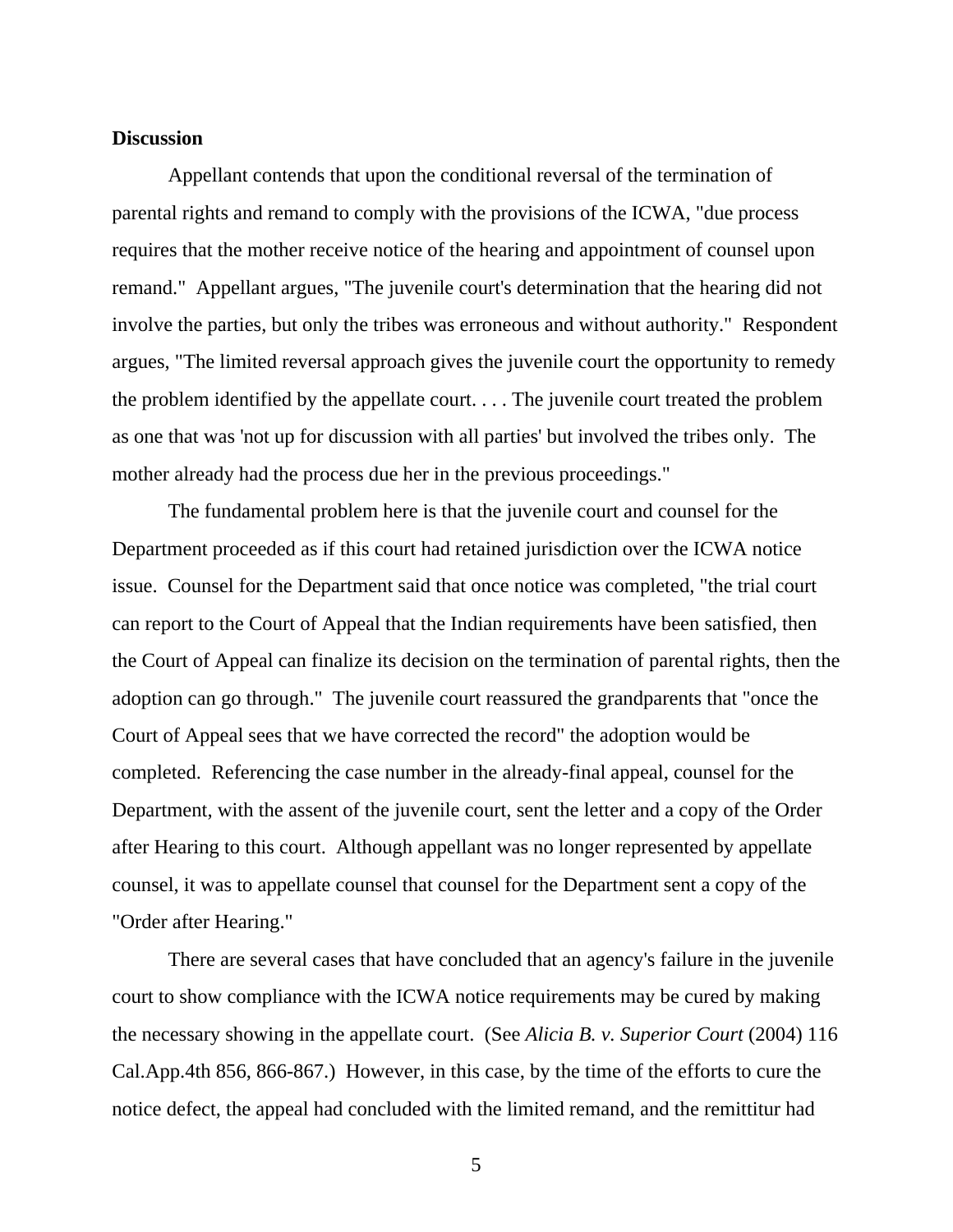issued, returning jurisdiction to the juvenile court. Although appellant was sent a copy of the ICWA notice documents, the notice did not indicate that a hearing on the ICWA notice issue was scheduled. The notice she was sent was for a post-permanency planning hearing. By then, appellant was no longer represented by trial counsel and had no right to be present at that type of hearing. (See § 366.3, subd. (a).)

 *In re Francisco W.* (2006) 139 Cal.App.4th 695, recognized that the practice of limited reversals in ICWA cases was "prevalent among the Courts of Appeal in this state. (See, e.g., *In re Marinna J.* (2001) 90 Cal.App.4th 731 . . . [3d Dist.]; *In re Samuel P.* (2002) 99 Cal.App.4th 1259 . . . [6th Dist.]; *In re Suzanna L.* (2002) 104 Cal.App.4th 223 . . . [4th Dist., Div. 2]; *In re H.A.* (2002) 103 Cal.App.4th 1206 . . . [5th Dist.]; *In re Glorianna K.* (2005) 125 Cal.App.4th 1443 . . . [2d Dist.].)" (*Id.* at p. 705.) The *Francisco W.* court said that the practice of conditional reversals in cases in which ICWA notice was defective "is legally authorized, consistent with the best interests of children, and in keeping with fundamental principles of appellate practice." (*Id.* at p. 704.) The court found that the conditional reversal approach in these cases does not infringe upon due process rights and does not prevent the juvenile court from considering changes in the children's circumstances concerning their adoptability.<sup>7</sup> (*Ibid.*) The court said, "This approach allows the juvenile court to regain jurisdiction over the dependent child and determine the one remaining issue. The parties already have litigated all other issues at

<sup>7</sup> Similar limited remand procedures are employed in other states as well. In *In re R.E.K.F.* 698 N.W.2d 147, 150-151 (Iowa, 2005) the court noted that "the proper procedure, at least when there is no other evidence the child is an Indian child, is to affirm the termination on the condition that the proper notification be provided. . . . *See, e.g., In re Kahlen W.,* 233 Cal.App.3d 1414 . . . (1991); *In re Junious M.,* 144 Cal.App.3d 786 . . . (1983); *In re D.S.,* 577 N.E.2d 572, 575 (Ind.1991); *In re I.E.M.,* 233 Mich.App. 438, 592 N.W.2d 751, 757-58 (1999); *J.L.M.,* 451 N.W.2d at 386-87; *In re C.H.,* 510 N.W.2d 119, 124 (S.D.1993); *M.C.P.,* 571 A.2d at 635; *In re M.S.S.,* 86 Wash.App. 127, 936 P.2d 36, 41-42 (1997); *see also In re Arianna R.G.,* 259 Wis.2d 563, 657 N.W.2d 363, 374 (2003) (Abrahamson, C.J., dissenting); *accord In re Elizabeth W.,* 120 Cal.App.4th 900 . . . (2004) ('conditional reversal')."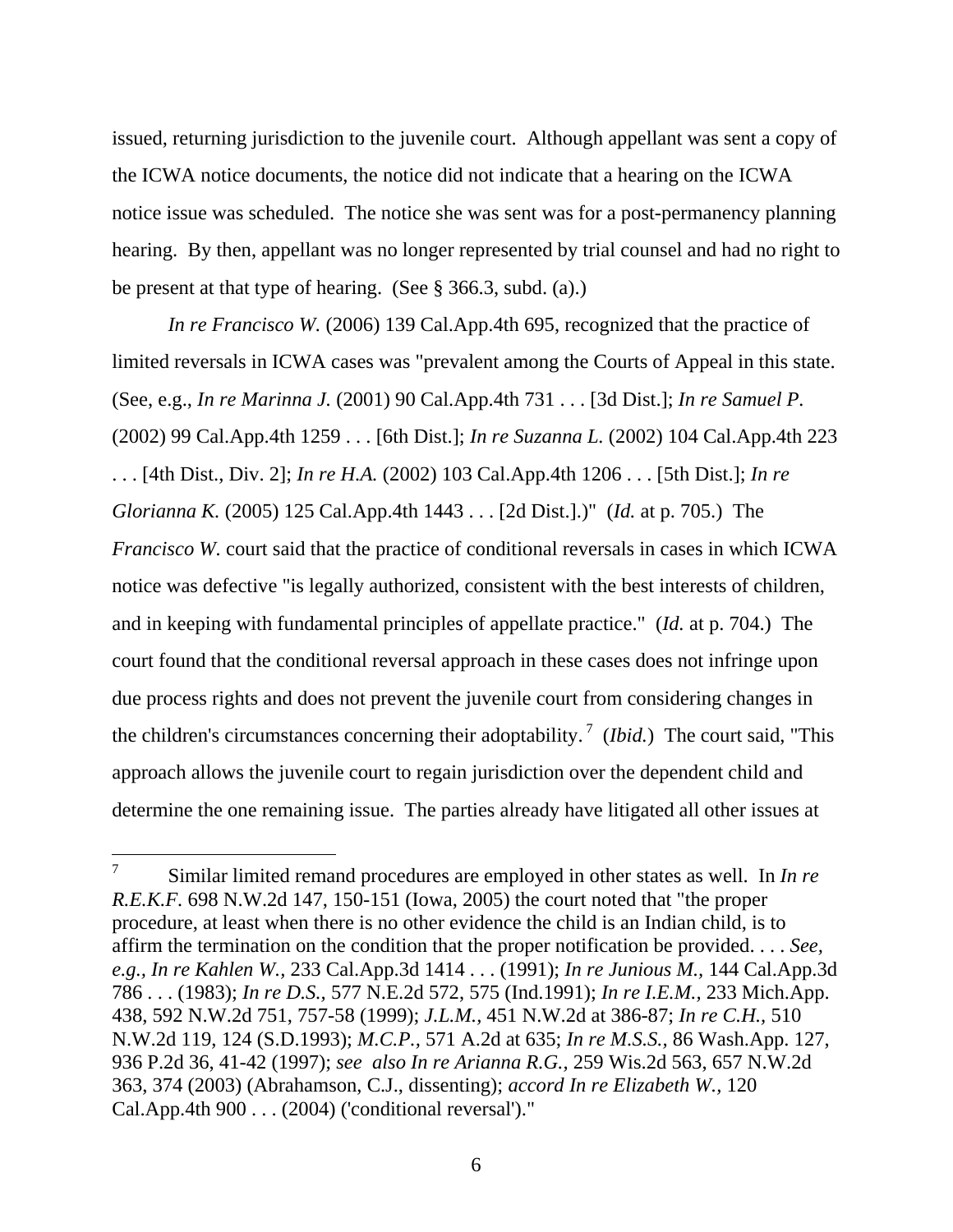the section 366.26 hearing, and it is not necessary to have a complete retrial. Thus, the child is afforded the protection of the juvenile court, and, at the same time, his or her case is processed to cure the ICWA error, which is more expeditious than a full rehearing of all section 366.26 issues." *(Id.* at p. 705.)

 Although it appears to this court that the failure to comply with ICWA notice requirements may result in more reversals in dependency cases than any other reason, perhaps more than all other reasons combined, there are few cases describing how the juvenile courts have conducted the proceedings on these limited remands. In *In re Glorianna K., supra,* 125 Cal.App.4th 1443, the Court of Appeal reversed a termination order and remanded to the juvenile court for ICWA compliance. In the juvenile court, there was some attempt to gather information from family members for the notices, which were then sent to the tribes. Although the record did not contain confirmation that the BIA and certain tribes had received the notices sent to them, the juvenile court again found that notice had been given and reinstated the termination order. On the second appeal, respondent asked the appellate court to take the additional evidence that had been proffered to the juvenile court establishing that notice had been accomplished. The appellant-mother contended that the evidence had been proffered to the juvenile court in an ex parte proceeding at which she was not present to object. Appellant objected to the Court of Appeal receiving this evidence on the basis that it was not authenticated.

 The *Glorianna K*. court noted, "Because the minute orders identify only the attorneys for the de facto parent and the County Counsel as being present [at the remand proceedings], we must conclude neither appellant nor her counsel was present. Nor is there any indication in the minute order that appellant or her counsel was given notice of these hearings." (*Glorianna K, supra*, 125 Cal.App.4th at p. 1450.) The court noted, "that neither appellant nor her counsel was in attendance on either date to test the authenticity of the evidence" that respondent had asked the appellate court to consider. (*Id.* at p. 1451.) Observing that "[t]he trial court is in the best position to determine these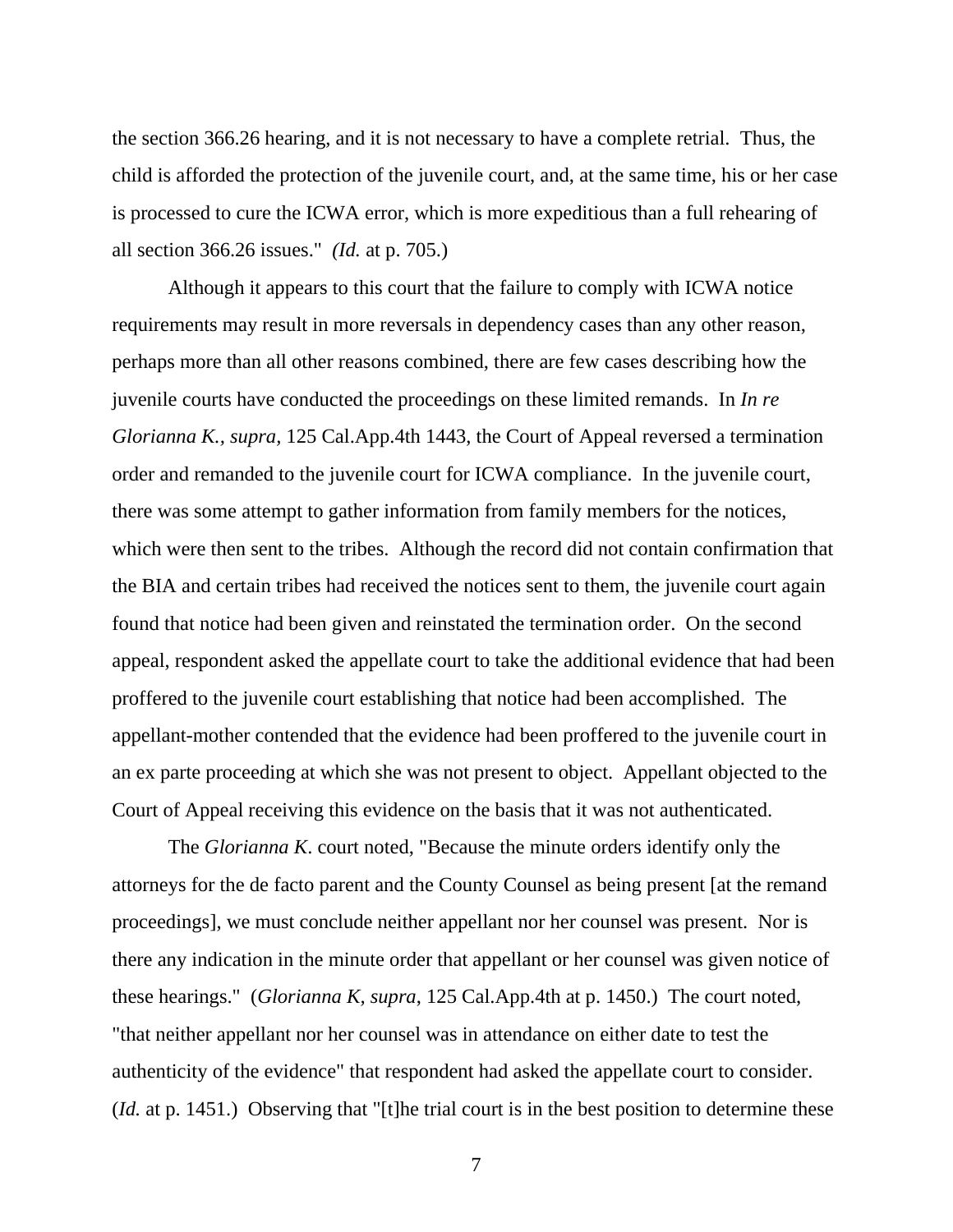issues" the court concluded that a second remand was necessary for the juvenile court to address them. (*Ibid*.)

*In re X.V.* (2005) 132 Cal.App.4th 794, was another case involving limited remand for ICWA compliance. Following the remand, the juvenile court held a special hearing on the ICWA notice issues. The parents did not attend, but they were each represented by counsel who appeared. During the hearing, no one raised any objections to the ICWA notices. A second appeal based on ICWA notice irregularities followed. The *X.V*. court said, "In balancing the interests of Indian children and tribes under the ICWA, and the interests of dependent children to permanency and stability, we conclude the parents have forfeited a *second* appeal of ICWA notice issues." (*Id.* at p. 804, italics in original.) The court affirmed the termination of parental rights. Whether or not we agree with *X.V*., it is clear that when the juvenile court conducted the ICWA compliance hearing, the parents were represented by counsel, who, presumably, had received notice of the remand proceedings.

 Respondent argues, "On remand, the juvenile court may only do what the remittitur directs. (*In re Terrance B.*, [2006] 144 Cal.App.4th 965, 972) The April 7 decision contained no direction to reappoint counsel." It is true that the dispositional language used did not specifically direct the juvenile court to notify appellant of the proceedings on remand and to appoint counsel.<sup>8</sup> But it did not direct anyone to send further evidence of ICWA notice compliance to this court, either.

 "When a judgment is reversed with directions, the appellate court's order is contained in its remittitur, which revests the jurisdiction of the subject matter in the lower

<sup>8</sup> The wording of our disposition was essentially the same as that in *Francisco W.* as well as the other cases cited therein as examples of ICWA notice limited remands. In *Terrance B.*, cited by respondent, the appellant-mother was represented by counsel at the limited remand hearing held pursuant to the same dispositional language used here. The appellate court determined that the appellant mother could not file a section 388 petition for modification on the limited remand.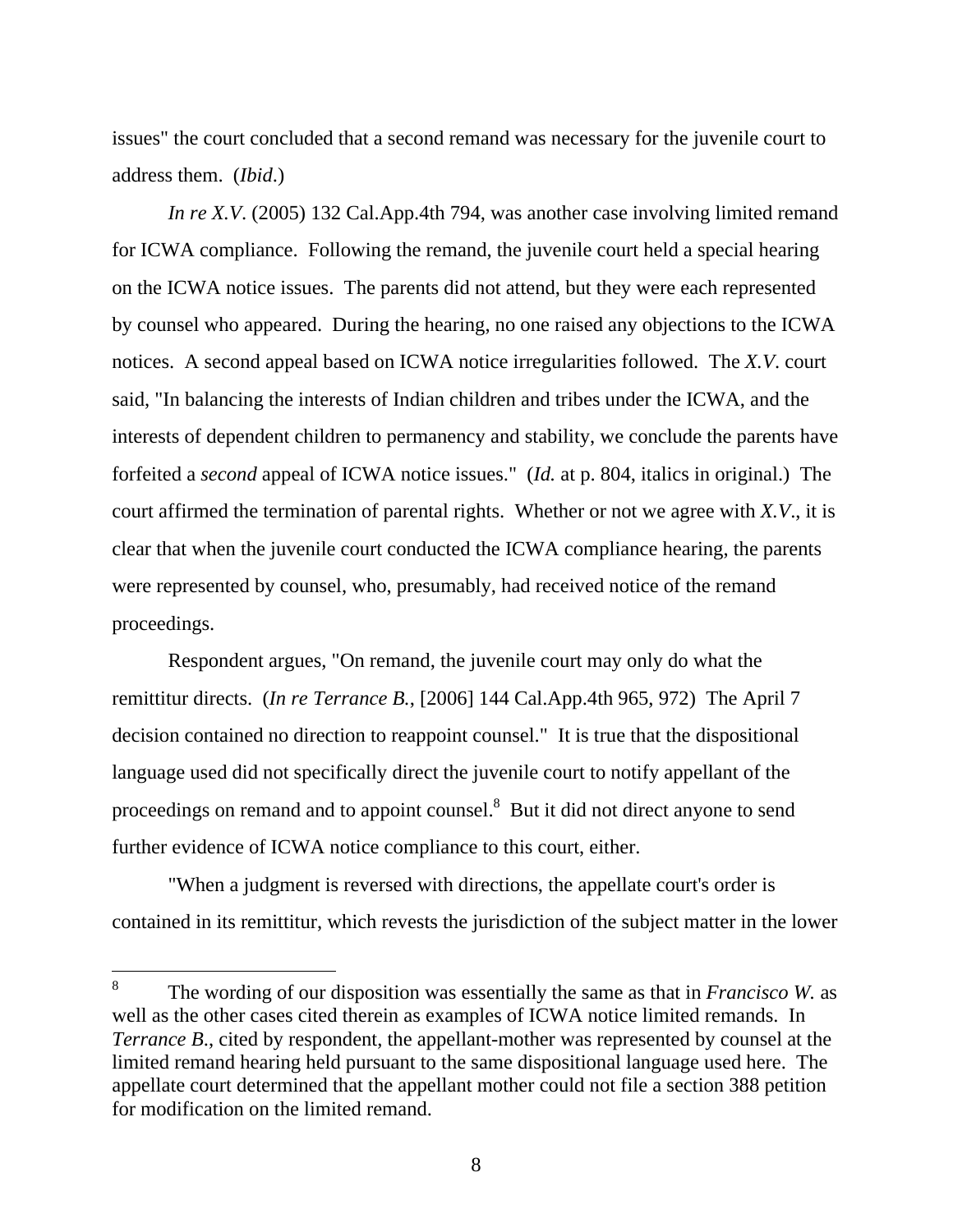court[.]" (*In re FranciscoW., supra*, 139 Cal.App.4th at pp. 704-705.) When an appellate court's reversal is accompanied by directions requiring specific proceedings on remand, those directions are binding on the trial court and must be followed. (*Hampton v. Superior Court* (1952) 38 Cal.2d 652, 655-656; *In re Candace P.* (1994) 24 Cal.App.4th 1128, 1131.) Where the directions to the trial court are ambiguous, they are interpreted in accordance with the views, reasoning, and holdings expressed in the opinion as a whole. (*Lesny Development Co. v. Kendall* (1985) 164 Cal.App.3d 1010, 1021.) To the extent that the dispositional language used in our remittitur did not expressly state that appellant, as the prevailing party on the only issue in the appeal, was to be included in proceedings on remand to remedy the error, the opinion as a whole compels that interpretation.

 As explained in our first opinion, " 'The ICWA is designed to protect the interests of Indian children, and to promote the stability and security of Indian tribes and families.' . . . (*In re Elizabeth W.* (2004) 120 Cal.App.4th 900, 906.)" As explained in *In re Marinna J.*, cited in our first opinion, if there is a deficiency in ICWA notice, "it is unlikely that those tribes had notice of the dependency proceeding, and thus virtually certain that they were unable to assert their rights under the Act." (*Marinna J., supra*, 90 Cal.App.4th at p. 739.) As this court has held, "The notice requirements serve the interests of the Indian tribes 'irrespective of the position of the parents' and cannot be waived by the parent." *(In re Samuel P. (2002)* 99 Cal.App.4th 1259, 1267.) A parent in a dependency proceeding is permitted to raise ICWA notice issues not only in the juvenile court, but also on appeal even where, as here, no mention was made of the issue in the juvenile court. The trial court's view that the notice issue was "really not up for discussion with all the parties" and was "only an issue for the tribe" is inconsistent with this well-established body of law.

 A parent is permitted to litigate the ICWA notice issue to protect the tribe's interest in the proceedings and because it is in the best interest of the child that is the subject of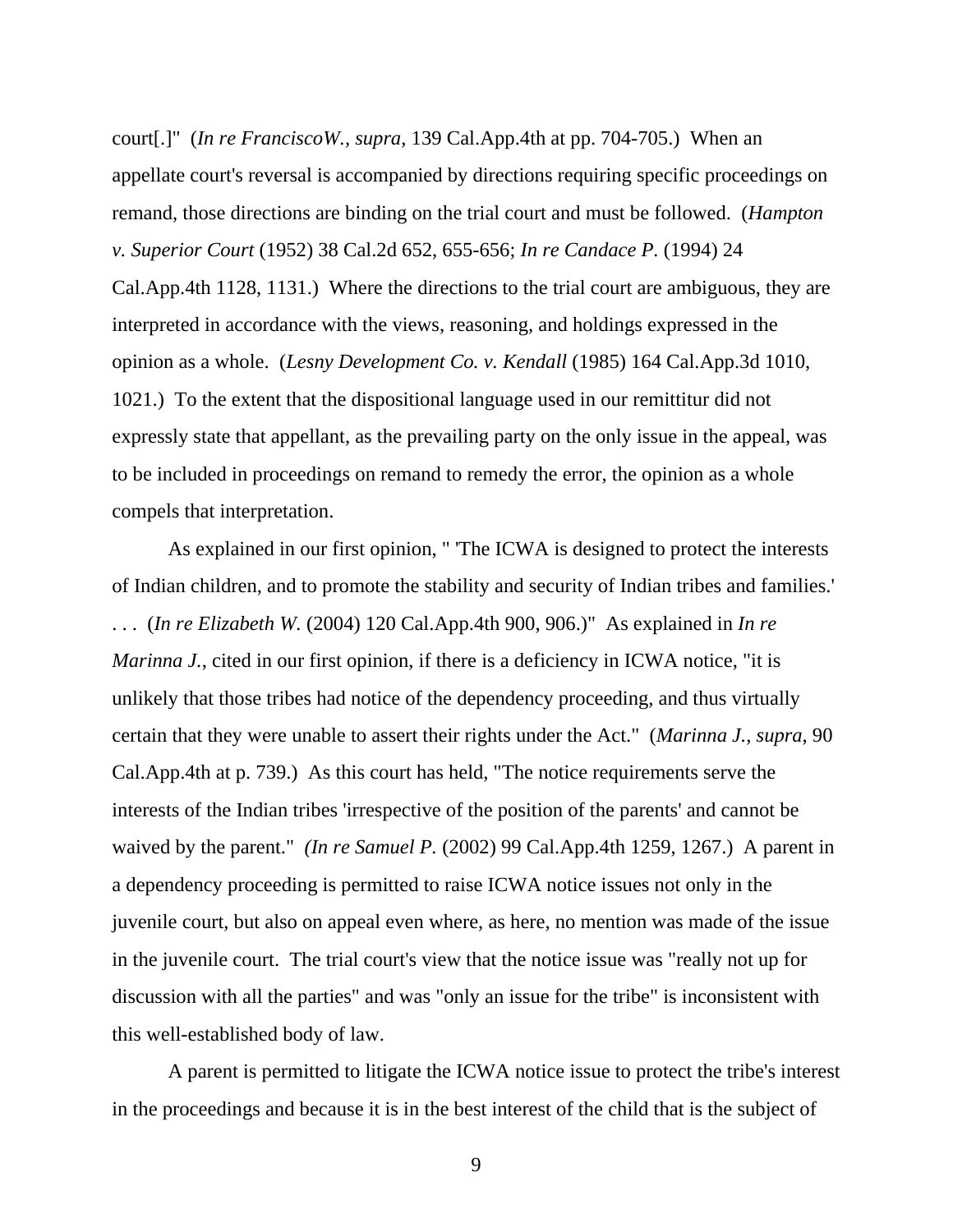the dependency. For these same reasons, a parent in a dependency appeal for insufficient ICWA notice must not be left out of the continued litigation of the notice issue upon a limited remand to ensure compliance with the ICWA. This conclusion is not only consistent with our purpose in protecting the interest of the tribes, it is consistent with the best interests of Justin and Tyler as well. Participation by appellant in the remand proceedings should help ensure that noticing is properly done. This is crucial to establishing permanence for Justin and Tyler because a tribe "may petition the court to set aside a parental termination action upon a showing that the provisions of the ICWA that are designed to protect parents and Indian children have been violated. [25 U.S.C.] § 1914." (*Mississippi Band of Choctaw Indians v. Holyfield* (1989) 490 U.S. 30, 57-58, see also Rules of Court, rule 5.664(n); *In re Desiree F.* (2000) 83 Cal.App.4th 460.)

 The purpose of our limited remand for compliance with the ICWA noticing provisions was to realize the purposes of the ICWA to protect the rights of Indian tribes and their youngest potential members. In furtherance of this purpose, the appellantparent must be given the opportunity to participate in the proceedings on remand. This participation would be of limited benefit without the assistance of counsel.<sup>9</sup> We are well aware that trial counsel for a parent in dependency proceedings rarely brings ICWA notice deficiencies to the attention of the juvenile court. That job, it seems, is routinely left to appellate counsel for the parent. However, given the importance to a child's wellbeing in achieving permanence as soon as possible, we must implore counsel for the Department, and certainly counsel for the minor, to make more robust efforts, early on in dependency proceedings, to insist on adherence to Rules of Court rule 5.664 (formerly rule 1439) and sections 224.2 and 224.3.

<sup>9</sup> Because the order terminating parent rights had been conditionally reversed, appointment of counsel would have been authorized by section 317.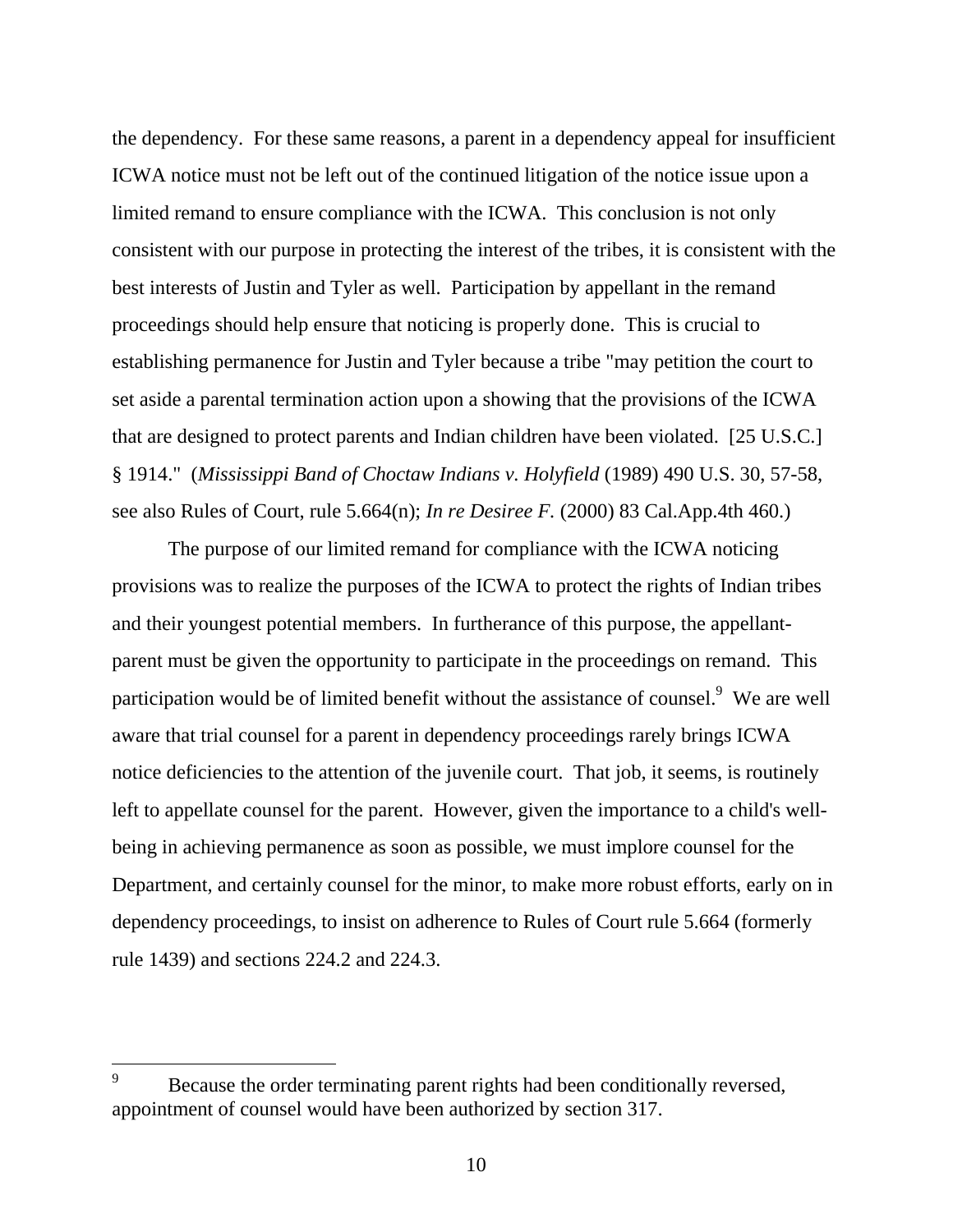Appellant contends, "The provisions of the Indian Child Welfare Act still have not been complied with in that sufficient time was not allowed for the tribes to respond prior to the court's finding that the ICWA did not apply." Section 224.3, subdivision (e)(3) (formerly Cal. Rules of Court, rule 1439(f)(6)) provides: "If proper and adequate notice has been provided pursuant to Section 224.2, and neither a tribe nor the Bureau of Indian Affairs has provided a determinative response within 60 days after receiving that notice, the court may determine that the Indian Child Welfare Act (25 U.S.C. Sec. 1901 et seq.) does not apply to the proceedings, provided that the court shall reverse its determination of the inapplicability of the Indian Child Welfare Act and apply the act prospectively if a tribe or the Bureau of Indian Affairs subsequently confirms that the child is an Indian child." $10$ 

 The last hearing in this case was July 28, 2006. The order after the hearing was signed and filed August 14, 2006. At the time of the hearing, responses had not been received from the Eastern Band of Cherokee or the Cherokee Nation. Appellant argues, "The notice period was inadequate for the court to render a finding on July 28, 2006, that notice had been provided under the Indian Child Welfare Act. If the Order After Hearing is memorializing that hearing, not only was no finding made concerning ICWA at that hearing, but the hearing was held too soon to allow the ICWA finding to be made. If it is argued that the Order After Hearing signed on August 14, 2006 was a timely order, the signing of the Order on August 14, 2006, did not constitute a hearing on the issue, as ordered by the Court of Appeal." Respondent argues that "the court's official finding that notice was proper was made 60 days after the notices were sent. This timeline complies

<sup>10</sup> Rule 1439 provided: "If, after a reasonable time following the sending of notice under this rule-but in no event less than 60 days-no determinative response to the notice is received, the court may determine that [ICWA] does not apply to the case unless further evidence of the applicability of [ICWA] is later received."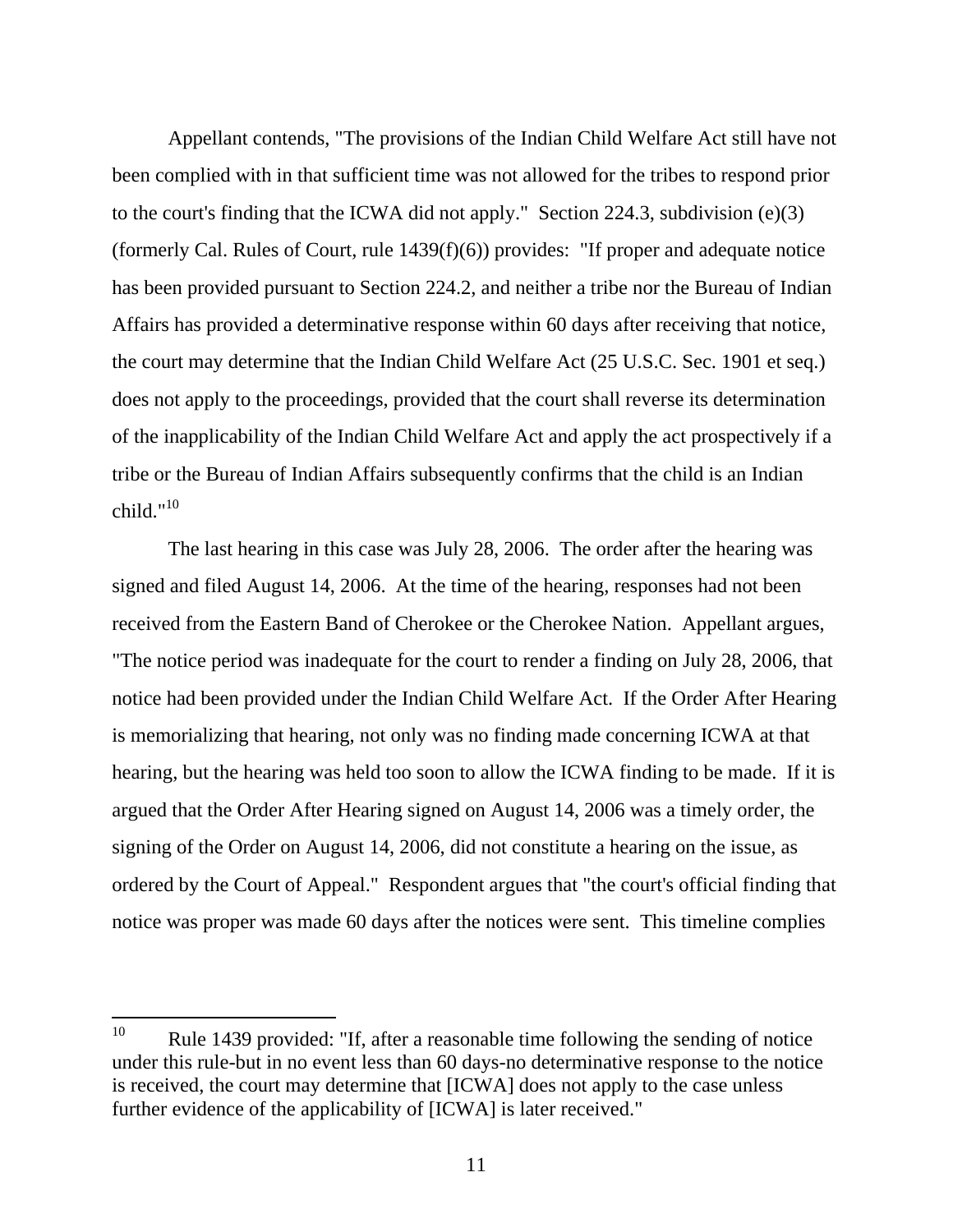with the rule, which does not require the juvenile court to make its determination whether the Act applies at a hearing at which parties appear."

We consider the 60-day waiting period in section 224.3, subdivision (e)(3), in light of section 224.2, which provides that "[p]roof of the notice, including copies of notices sent and all return receipts and responses received, shall be filed with the court *in advance of the hearing ....*" (Subd. (c); italics added.) This language certainly suggests that the court should make the ICWA finding at or after a hearing that is held 60 days after the notices have been sent. We recognize that it may be highly unlikely that, after the July 28, 2006, hearing, any tribe responded to the notices by saying that Justin and Tyler are eligible for membership. Nevertheless for the reasons stated above, appellant must be permitted to litigate her challenge to the notice. This she could not do without notice and representation at the remand hearing to determine ICWA compliance.

#### **Disposition**

 The order terminating appellant's parental rights is conditionally reversed, and the matter is remanded to the juvenile court with directions to promptly hold a hearing, at which appellant is represented by counsel, to determine whether the ICWA applies, based on any further responses received from the noticed tribes. If no tribe has responded indicating that Justin and Tyler are Indian children, or the responses received indicate that the children are not Indian children within the meaning of the ICWA, the order terminating parental rights shall be immediately reinstated. If any noticed tribe has determined that the children are Indian children within the meaning of the ICWA, the juvenile court shall conduct further proceedings applying the appropriate provisions of the ICWA, the Welfare and Institutions Code, and the California Rules of Court.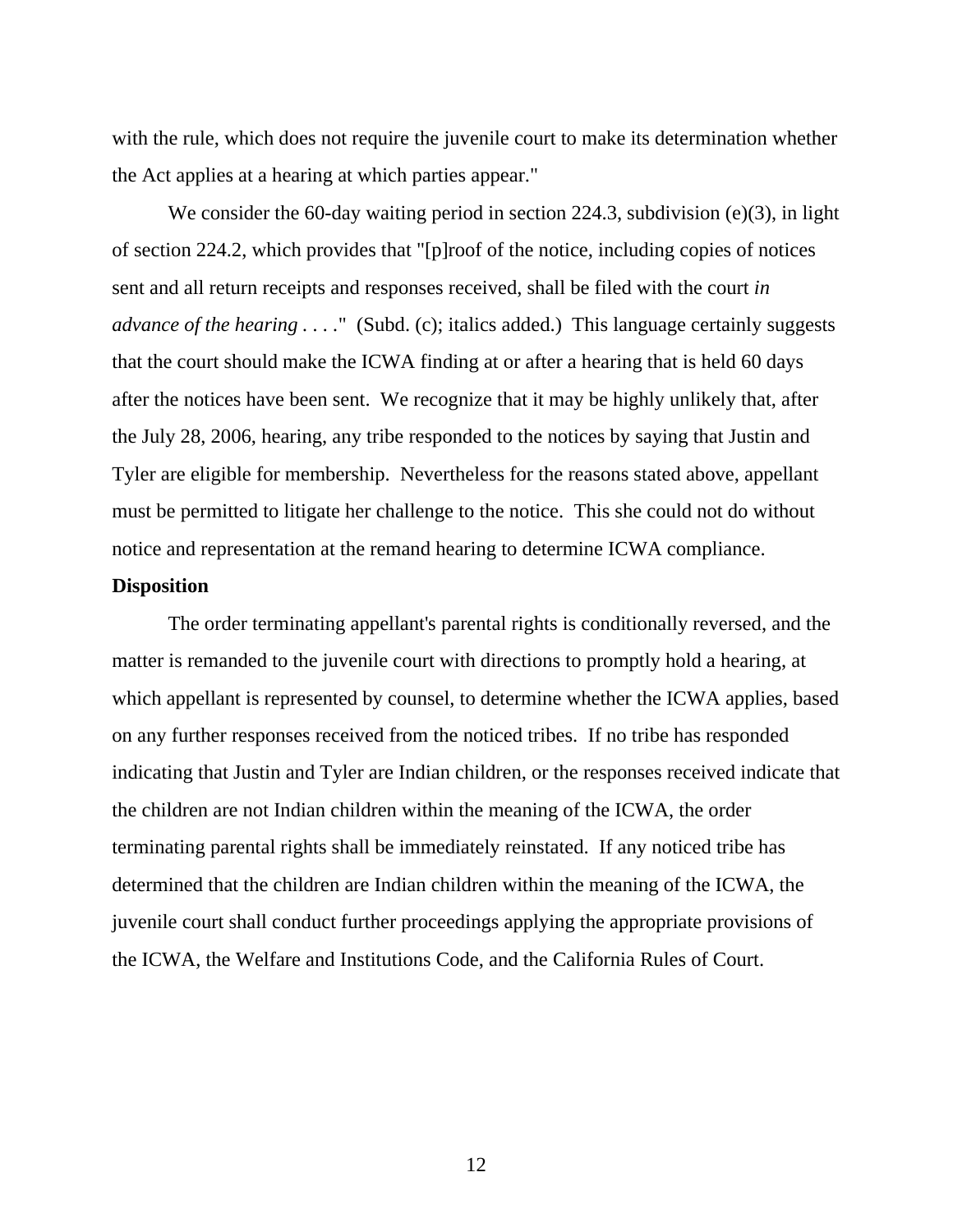ELIA, J.

WE CONCUR:

RUSHING, P. J.

PREMO, J.